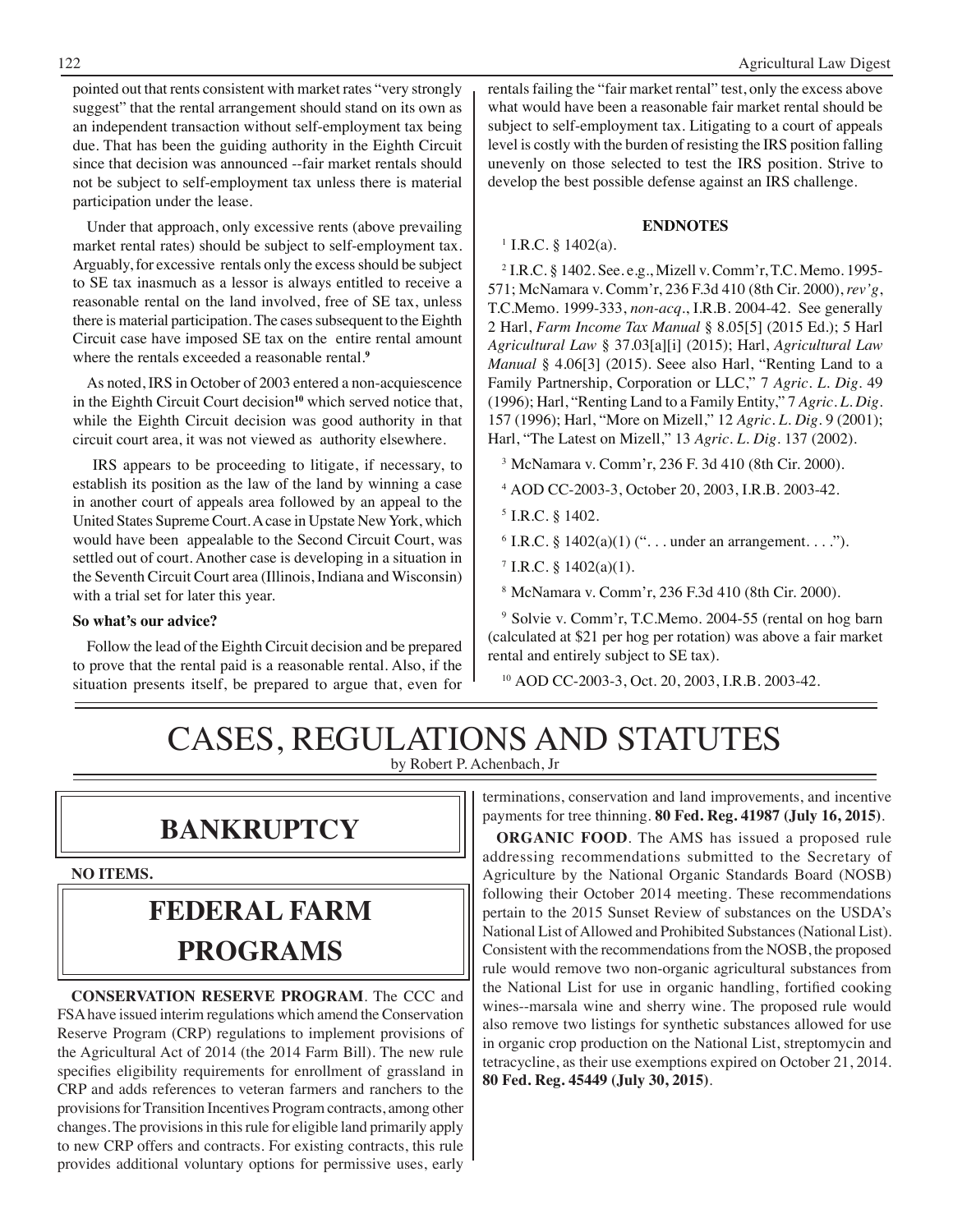## **FEDERAL ESTATE AND GIFT taxation**

**BASIS OF ESTATE PROPERTY**. The Surface Transportation and Veterans Health Care Choice Improvement Act of 2015 requires that the fair-market value that sets the basis for any property acquired from a decedent be consistent for the value of that property for estate-tax purposes. Effective for property with respect to which an estate tax return is filed after July 31, 2015, the basis of any property inherited cannot exceed the value reported on the estate tax return. Additionally, the Act requires new information reporting for inherited property for which an estate tax return is filed after July 31, 2015. The Act obligates the executor of any estate required to file an estate tax return to furnish to IRS and to the recipients of the inherited property a statement identifying the value of the property as reported on the estate tax return. The statement must be provided no later than the earlier of 30 days after the estate tax return was required to be filed (including extensions) or 30 days after filing the estate tax return. **Pub. L. No. 114-41, § 2004 (2015),**  *adding* **I.R.C. § 6035**.

**GROSS ESTATE**. The decedent's estate included three parcels of citrus orchard land and a 28 percent interest in a trust which owned two other parcels of citrus orchard land. All the parcels were contiguous and the parties agreed that the highest and best use of the land would be by assembling all the parcels into one parcel and developing the parcel for residential use. The IRS argued that the assemblage of the parcels was required to determine the fair market value of all parcels and to determine the decedent's estate's share of that value. The estate argued that the parcels should be valued separately because there was no evidence that any of the owners would agree to selling all the parcels as one. The IRS argued that assemblage was reasonably likely because of the favorable economic effect on the value of all interests and because the share owners were all related. The court noted that neither appraisal expert would recommend a potential buyer buy any parcel as an investment because of a poor likelihood that the whole parcel would be sold as one unit. In addition, the court found that the mere family relationship of the share owners was an insufficient indicator that the share owners would agree to sell the parcels as one unit; therefore, the court held that the appraisal of the separate parcels was proper for determining value for federal estate tax purposes. **Estate of John A. Pulling v. Comm'r, T.C. Memo. 2015-134**.

### **federal income taxation**

**ALIMONY**. The taxpayer was divorced and the divorce decree provided for maintenance payments from the ex-spouse. However, the decree provided that the ex-spouse was required to continue the payments after the death of the taxpayer. The IRS ruled that the maintenance payments were not alimony under I.R.C. § 71 (b)(1) because the ex-spouse's liability for the payments did not cease at the death of the taxpayer. **Ltr. Rul. 201531013, April 30, 2015**.

**BUSINESS EXPENSES**. The taxpayer performed accounting and tax preparation services for clients. The taxpayer owned two residences in separate cities and rented an office in a third city. The rent for the office was claimed as a business expense deduction and the office was the work location of the taxpayer's employees. The taxpayer used a portion of the two residences to perform business activities but did not use either residence to meet with clients. The taxpayer claimed deductions for the business use of the two residences. The court first determined that the rented office was the taxpayer's principal place of business because the taxpayer spent 50 percent or more of the business activities at the rented office and had all of the employees performing work at that location. Therefore, the taxpayer's residences did not meet any of the requirements of I.R.C. § 280A(c)(1) to allow business deductions for the use of the two residences. **Hawk v. Comm'r, T.C. Memo. 2015-139**.

#### **CORPORATIONS**

 RETURNS. The Surface Transportation and Veterans Health Care Choice Improvement Act of 2015 changes the filing deadline for C corporations to the 15th day of the fourth month after the end of the tax year. Accordingly, calendar year C corporations will have to file by April 15 following the year end. **Pub. L. No. 114-41, § 2006 (2015)**.

**DEPENDENTS.** The taxpayer was divorced and the divorce decree provided that the taxpayer would be able to declare one child as a dependent for federal tax purposes and the ex-spouse would be able to declare two other children as dependents. However, the ex-spouse was given custody of the children who lived with the ex-spouse during the tax year. The divorce decree was not signed by the taxpayer or ex-spouse. The taxpayer filed a return using the head of household status and claiming one child as a dependent. The taxpayer did not obtain a signed Form 8332, *Release/Revocation of Release of Claim to Exemption for Child by Custodial Parent*, from the ex-spouse. Under I.R.C. § 152(e)(4), a non-custodial spouse can claim the exemption for a child if the custodial spouse signs either Form 8332 or a document similar to Form 8332. The taxpayer argued that the divorce decree was a "written declaration," by the ex-spouse releasing the dependency exemption for the one child. The court acknowledged that a divorce decree can operate as a written declaration by the ex-spouse; however, in this case the divorce decree was not signed by either party and could not function as a written declaration. **Porter v. Comm'r, T.C. Memo. 2015-141**.

**DISASTER LOSSES.** On July 13, 2015, the President determined that certain areas in Louisiana are eligible for assistance from the government under the Disaster Relief and Emergency Assistance Act (42 U.S.C. § 5121) as a result of severe storms, and flooding which began on May 18, 2015. **FEMA-4228-DR**. On July 16, 2015, the President determined that certain areas in Colorado are eligible for assistance from the government under the Act as a result of severe storms, tornadoes, mudslides and flooding which began on May 4, 2015. **FEMA-4229-DR**. On July 20, 2015, the President determined that certain areas in Kansas are eligible for assistance from the government under the Act as a result of severe storms, tornadoes and flooding which began on May 4, 2015. **FEMA-4230-DR.** Accordingly, taxpayers in the areas may deduct the losses on their 2014 federal income tax returns. See I.R.C. § 165(i).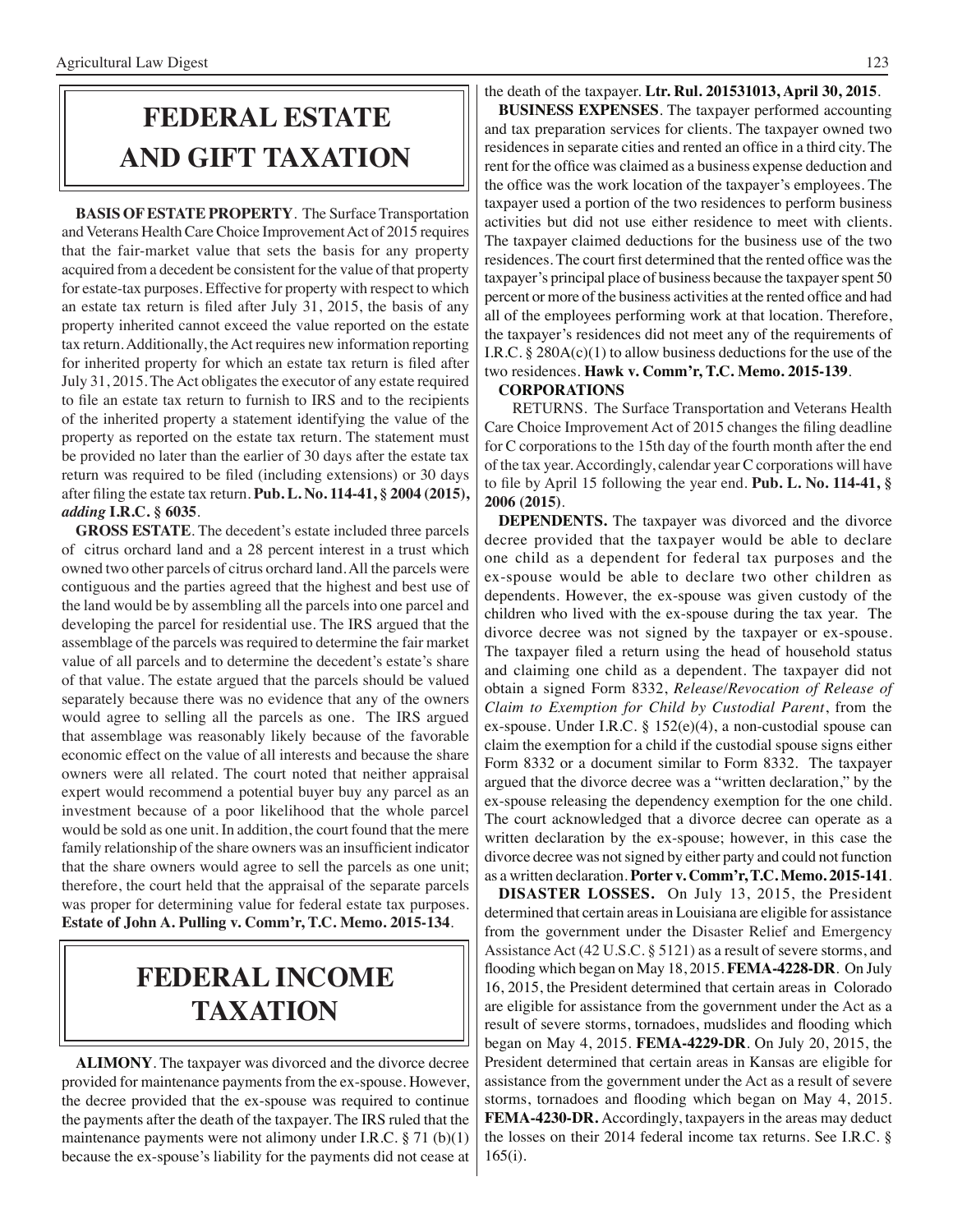**FARMING SYNDICATES**. The taxpayer was a fruit and vegetable farming corporation on the cash method of accounting for tax purposes. The corporation also maintained financial accounting for business purposes on the accrual method. The taxpayer did its own packing of the fruits and vegetables, often in the fields, and was required to pre-purchase all the containers with pre-printed labels for each crop. At the end of the tax year, the taxpayer had varying amounts of each type of packaging left over which was held for use in future crops. On returns for 2006-2008, the taxpayer claimed all costs of purchasing the containers as a deduction in the tax year the containers were purchased. Note: Treas. Reg. § 1.162-3 was amended in 2013, *T.D. 9636, 2013-2 C.B. 331* and the court in this case used the 2008 version. Treas. Reg. § 1.162-3 (2008) provided:

"Taxpayers carrying materials and supplies on hand should include in expenses the charges for materials and supplies only in the amount that they are actually consumed and used in operation during the taxable year for which the return is made, provided that the costs of such materials and supplies have not been deducted in determining the net income or loss or taxable income for any previous year."

The IRS argued that the only exception to this rule is I.R.C. § 464 that allows a deduction for "feed, seed, fertilizer and other similar farm supplies." The IRS argued that the packaging materials are not similar to farm supplies; therefore, Section 464 and Treas. Reg. § 1.162-3 require the taxpayer to deduct the costs of the packaging materials only in the tax year they are used in the business. The taxpayer argued that, because the taxpayer was not a farming syndicate, the Section 464 restrictions on deductions do not apply and, by implication, Section 464 allows cash basis non-farming syndicates to currently deduct supplies. In addition, the taxpayer argued that the "provided" clause in Treas. Reg. § 1.162-3 applied because the taxpayer had properly taken the deduction for such supplies in 2005. The court held with the taxpayer, holding that the consistent deduction for the cost of supplies purchased in the tax year allowed the current deduction for supplies purchased in the next year, although the supplies carried over to the subsequent tax year. The court noted that the "one-year rule"—the rule that a taxpayer has to use those supplies within an approximately oneyear period—might limit deductibility in some other case. **Agro-Jal Farming Enterprises, Inc. v. Comm'r, 145 T.C. No. 5 (2015)**.

**HEALTH INSURANCE**. The IRS has published information for self-insured employers. All providers of health coverage, including employers that provide self-insured coverage, must file annual returns with the IRS reporting information about the coverage and about each covered individual. Insurance Companies must report on coverage under employer plans that are insured. Employers should report this information on Forms 1094-B and 1095-B or on Forms 1094-C and 1095-C, depending on whether the employer is an "applicable large employer" for purposes of the employer shared responsibility provisions. An "applicable large employer" is generally defined as an employer that employed an average of at least 50 full-time employees – including full-time equivalent employees – in the preceding calendar year. This tip does not apply to information reporting on health care coverage of individuals who are not employees or entitled to coverage because of a relationship to an employee. As coverage providers, employers providing selfinsured coverage that are not applicable large employers must: (1) Report the coverage on a Form 1095-B, Health Coverage, filed with the IRS, accompanied by a Form 1094-B transmittal. While filers of more than 250 Forms 1095-B must e-file, the IRS allows and encourages entities with fewer than 250 forms to e-file. (2) Furnish a copy of the 1095-B to a "responsible individual," the person who should be the statement recipient. For employer coverage, the statement recipient generally is the employee. Providers, including self-insured employers, may electronically furnish the Form 1095-B if the recipient consents. If an employer providing self-insured coverage is an "applicable large employer," it generally reports information regarding coverage of an individual on Form 1095-C instead of Form 1095-B. Form 1095-C combines reporting for two provisions of the Affordable Care Act for these employers. However, when reporting coverage of an individual who was not a full-time employee for any month of the year, an applicable large employer may choose to use Form 1095-B. The information reporting requirements are first effective for coverage provided in 2015. Thus, health coverage providers will file information returns with the IRS in 2016, and will furnish statements to individuals in 2016, to report coverage information in calendar year 2015. The information that a provider must report to the IRS includes the following:

•The name, address, and employer identification number of the provider.

• The responsible individual's name, address, and taxpayer identification number (TIN), or date of birth if a TIN is not available. If the responsible individual is not enrolled in the coverage, providers may, but are not required to, report the TIN of the responsible individual.

• The name and TIN, or date of birth if a TIN is not available, of each individual covered under the policy or program and the months for which the individual was enrolled in coverage and entitled to receive benefits. For more information, see "Questions and Answers on Information Reporting by Health Coverage Providers" on IRS.gov/aca. Employers who provide self-insured coverage should review Publication 5125, *Responsibilities for Health Coverage Providers*. **Heath Care Tax Tip 2015-42**.

The IRS has published information on adjustment of the premium tax credit. If a taxpayer has insurance through the Health Insurance Marketplace, the taxpayer may be getting advance payments of the premium tax credit. These are paid directly to a taxpayer's insurance company to lower the monthly premium. Changes in income or family size may affect a taxpayer's premium tax credit. If a taxpayer's circumstances have changed, the time is right for a mid-year checkup to see if the taxpayer needs to adjust the premium assistance the taxpayer is receiving. Taxpayers should report changes that have occurred since they signed up for their health insurance plan to their Marketplace as they occur. Changes in circumstances that taxpayers should report to the Marketplace include: (1) an increase or decrease in income; (2) marriage or divorce; (3) the birth or adoption of a child; (4) starting a job with health insurance; (5) gaining or losing eligibility for other health care coverage; and (6) changing a residence. Reporting the changes will help avoid getting too much or too little advance payment of the premium tax credit. Getting too much means the taxpayer may owe additional money or get a smaller refund when the taxpayer files the tax return. Getting too little could mean missing out on premium assistance to reduce monthly premiums. Repayments of excess premium assistance may be limited to an amount between \$300 and \$2,500 depending on income and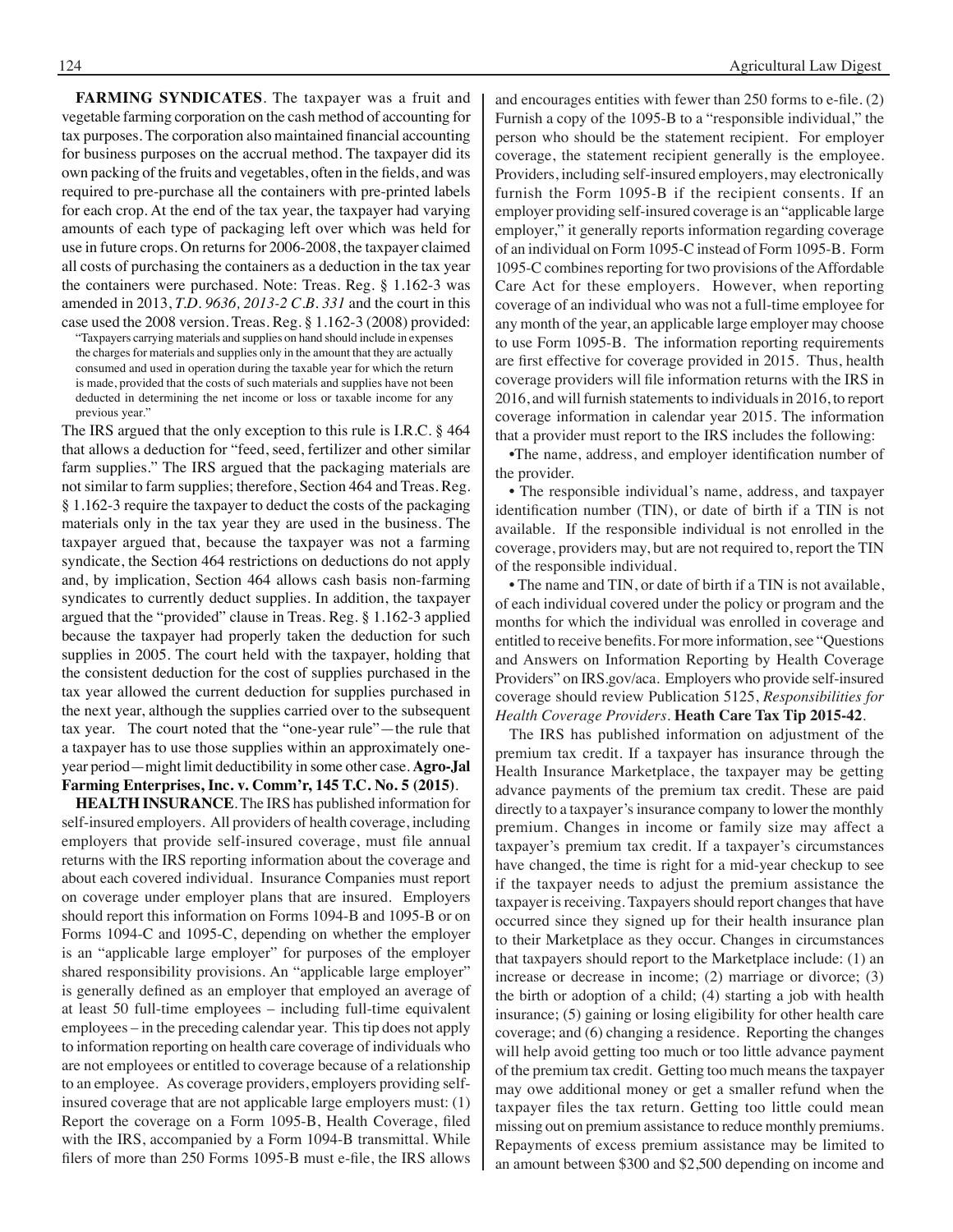filing status. However, if advance payments of the premium tax credit were made, but the taxpayer's income for the year turns out to be too high to receive the premium tax credit, the taxpayer will have to repay all of the payments that were made on the taxpayer's behalf, with no limitation. Therefore, it is important that taxpayers report changes in circumstances that may have occurred since they signed up for a plan. Changes in circumstances also may qualify taxpayers for a special enrollment period to change or get insurance through the Marketplace. In most cases, if a taxpayer qualifies for the special enrollment period, the taxpayer will have 60 days to enroll following the change in circumstances. More information about special enrollment is available at HealthCare. gov. **Health Care Tax Tip 2015-43**.

The Trade Preferences Extension Act of 2015 (Pub. L. No. 114- 27, enacted June 29, 2015), extended and modified the expired Health Coverage Tax Credit. Previously, those eligible for HCTC could claim the credit against the premiums they paid for certain health insurance coverage through 2013. The HCTC can now be claimed for coverage through 2019 and applies retroactively to 2014. The law is similar to the version of the credit that expired in 2013 but includes modifications that affect how the credit is administered. The IRS will provide guidance on the credit in the near future, including guidance for taxpayers who also qualify for the Premium Tax Credit under the Affordable Care Act. In the meantime, the IRS offers the following guidance to anyone who may be eligible for the Health Coverage Tax Credit: (1) Until the IRS provides further information and can confirm taxpayer eligibility for HCTC, taxpayers should not discontinue or change current health coverage, including COBRA or Health Insurance Marketplace coverage. (2) The HCTC is retroactive for tax year 2014, meaning eligible taxpayers can claim it for 2014 by filing an amended return. (3) More details will be available soon and taxpayers should wait for this information before they file an amended return. Updates and guidance will be posted on IRS. gov as it becomes available. **2015ARD 147-7, Aug. 5, 2015**.

**INCOME**. The IRS has issued proposed regulations relating to property transferred in connection with the performance of services. The proposed regulations affect certain taxpayers who receive property transferred in connection with the performance of services and make an election to include the value of substantially nonvested property in income in the year of transfer. I.R.C. § 83(b) and Treas. Reg. § 1.83-2(a) permit a service provider to elect to include in gross income, as compensation for services, the excess (if any) of the fair market value of the property at the time of transfer over the amount (if any) paid for the property. The election is to be made within 30 days after the transfer of the property. The IRS has discovered that taxpayers who e-file cannot make the election because the tax preparation software does not provide a means to include a copy of the prior election with the current e-filed return. The proposed regulations eliminate the requirement under Treas. Reg. § 1.83-2(c) that a copy of the Section 83(b) election be submitted with an individual's tax return for the year the property is transferred. **REG-135524-14, 80 Fed. Reg. 42439 (July 17, 2015)**.

**INNOCENT SPOUSE RELIEF**. The taxpayer and spouse had filed joint tax returns for 2004, 2006 and 2008 for which tax deficiencies and penalties assessments were made. During the appeal of the assessments, the taxpayer requested innocent spouse relief from joint liability. The main source of income came from a business owned by the spouse. The taxpayer performed accounting services for the business. The court found that the taxpayer met all but the seventh condition of *Rev. Proc. 2013-34, 2013-2 C.B. 397* because the taxpayer had handled the business finances. The court noted, however, that an exception to the seventh consideration was made if the taxpayer had been a victim of abuse by the spouse and that abuse resulted in the taxpayer's being unable to challenge or question the treatment of the items on the returns. The taxpayer had presented evidence of consistent spouse abuse during the tax years involved; therefore, the court held that the taxpayer met all seven considerations and was entitled to innocent spouse relief. **Sapp v. Comm'r, T.C. Memo. 2015-143**.

**INSTALLMENT METHOD REPORTING**. The taxpayer was an S corporation acquired by another corporation in an asset sale. Under the sales agreement, the acquiring corporation paid no funds in the first year, but agreed to pay a significant amount of the funds two years later, with the final amount to be held in escrow until later years. Thus, the stock sale was an "installment sale" under I.R.C. § 453 because, under the terms of the sales agreement, at least one payment was to be received after the end of the first year. In the second year , the taxpayer's accountant completed and timely filed the taxpayer's first year federal return, Form 1120S, and the related Forms 1040 for the shareholders. The accountant treated the sale as an installment sale on all of the returns. After the sale of the taxpayer, but prior to the due date of the taxpayer's and the shareholders' tax returns, there was a change in the tax law that increased the tax rate for capital gains reported in taxable years after that year. The accountant, however, did not advise the taxpayer or its shareholders prior to the due date for filing the returns that the taxpayer could elect not to report the stock sale on the installment method, nor did the accountant advise that the tax law had changed. The IRS ruled that the taxpayer could make the election out of the installment method of reporting the gain from the sale in an amended return. **Ltr. Rul. 201530001, April 22, 2015**.

**MARIJUANA TAX**. The taxpayer paid the Washington state excise tax on the retail sale of marijuana and requested a ruling as to the federal tax treatment of the business expense. The ruling does not identify whether the taxpayer was a producer of marijuana or a retailer of marijuana. In a Chief Counsel Advice letter, the IRS ruled that, because an excise tax is not listed in I.R.C. § 164(a) (1)-(6), the excise tax must either be capitalized into the cost of acquiring marijuana for sale or applied to reduce the amount received from the distribution/sale of the marijuana. The ruling noted that I.R.C. § 280E does not prohibit the reduction of the amount received because the excise tax is not a deduction from gross income or a credit against tax. **CCA 201531016, June 9, 2015**.

#### **PARTNERSHIPS**

ASSESSMENTS. The following case has been overruled by the Surface Transportation and Veterans Health Care Choice Improvement Act of 2015. The taxpayer was a partner in a partnership which sold partnership property. The partnership overstated the partnership's basis in the property, resulting in an understatement of taxable income from the sale. More than three years and less than six years after the filing of the tax return for the year of the sale, the IRS filed a final partnership administrative adjustment which resulted from a reduction of the partnership's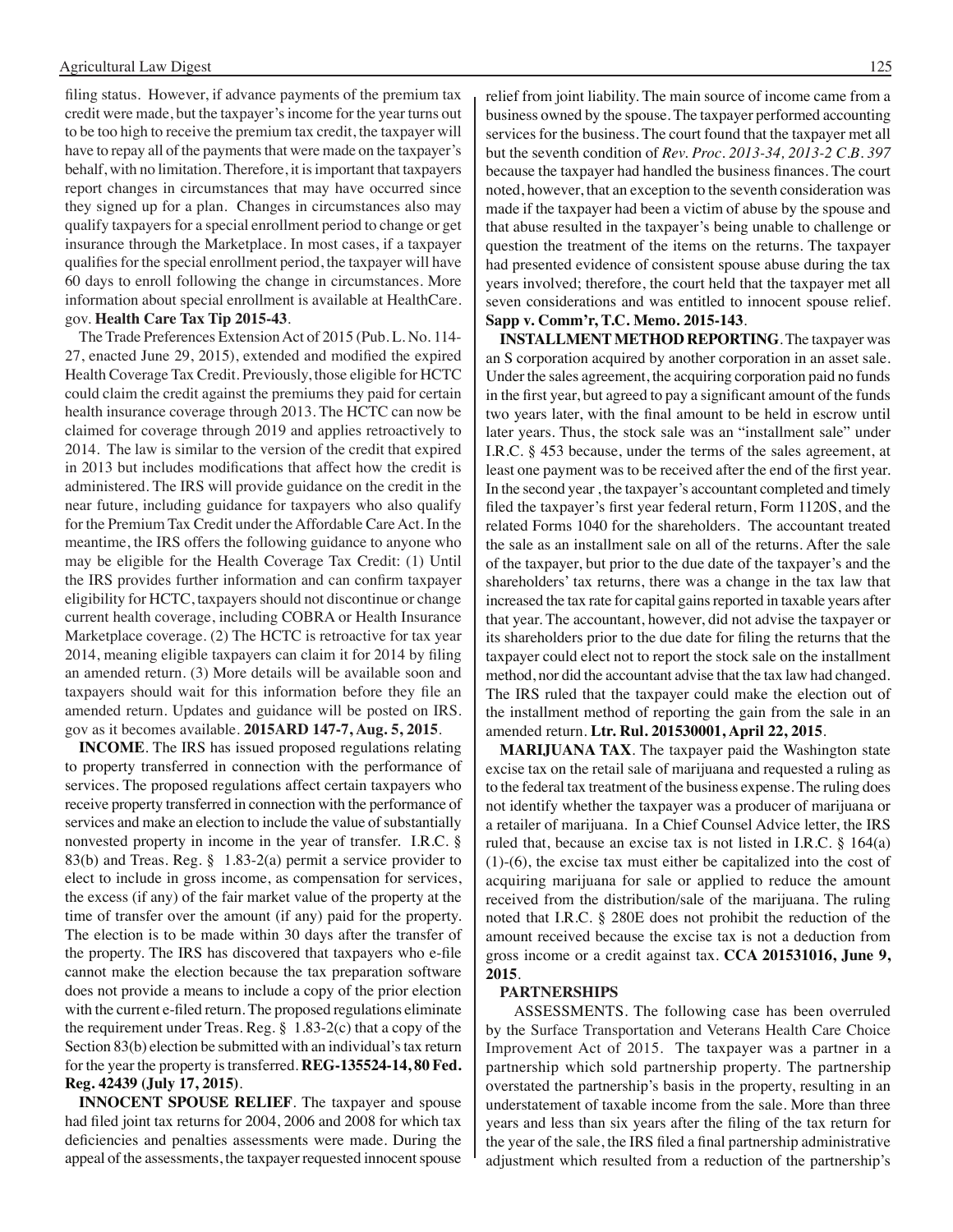basis in the property sold. The taxpayer sought summary judgment because the FPAA was filed more than three years after the filing of the return. The IRS argued that the six year limitation applied because the return understated taxable income because of the basis overstatement. The Supreme Court held that the six year limitation did not apply because the overstatement of basis was not an understatement of receipt of income. *Home Concrete & Supply, LLC v. United States, 2012-1 U.S. Tax Cas. (CCH) ¶ 50,315 (S. Ct. 2012), aff'g, 634 F.3d 249 (4th Cir. 2011), rev'g, 2009-2 U.S. Tax Cas. (CCH) ¶ 50,794 (E.D. N.C. 2009)***.** Under the 2015 legislation, the six year limitation applies where income is understated because of an overstatement of basis. **Pub. L. No. 114-41, § 2005 (2015)**.

 ELECTION TO ADJUST BASIS. The taxpayer was an LLC which elected to be taxed as a partnership. During the tax year, a partnership interest was transferred to an unrelated person. The taxpayer used a tax advisor to prepare tax returns. The advisor did not inform the taxpayer that the election to adjust basis under I.R.C. § 754 was available and the return was filed without the election. The IRS granted an extension of time to file an amended return with the election. **Ltr. Rul. 201530004, April 10, 2015**.

 PARTNERS' DISTRIBUTIVE SHARE. The IRS has adopted as final regulations regarding the determination of partners' distributive shares of partnership items of income, gain, loss, deduction and credit when a partner's interest varies during a partnership taxable year due to disposition of all or part of the interest. The final regulations provide that, if a partner's interest changes during the partnership's taxable year, the partnership shall determine the partner's distributive share using the interim closing method. However, the partnership by agreement of the partners may use the proration method. For each partnership taxable year in which a partner's interest varies, the proposed regulations provide that the partnership must use the same method to take into account all changes occurring within that year. Also, the final regulations modify the existing regulations regarding the required taxable year of a partnership. **T.D. 9728**, **80 Fed. Reg. 45865 (Aug. 3, 2015)**.

 PAYMENTS FOR SERVICES. The IRS has issued proposed regulations relating to disguised payments for services under I.R.C. § 707(a)(2)(A). The proposed regulations provide guidance to partnerships and their partners regarding when an arrangement will be treated as a disguised payment for services. The proposed regulations also include conforming modifications to the regulations governing guaranteed payments under I.R.C. § 707(c). The proposed regulations include modifications to *Rev. Procs. 93-27, 1993-2 C.B. 343* and *2001-43, 2001-2 C.B. 191*, relating to the issuance of interests in partnership profits to service providers. The proposed regulations provide that an arrangement will be treated as a disguised payment for services if (i) a person (service provider), either in a partner capacity or in anticipation of being a partner, performs services (directly or through its delegate) to or for the benefit of the partnership; (ii) there is a related direct or indirect allocation and distribution to the service provider; and (iii) the performance of the services and the allocation and distribution when viewed together, are properly characterized as a transaction occurring between the partnership and a person acting other than in that person's capacity as a partner. The proposed regulations provide a mechanism for determining whether or not an arrangement is treated as a disguised payment for services

under I.R.C.  $\S 707(a)(2)(A)$ . An arrangement that is treated as a disguised payment for services under the proposed regulations will be treated as a payment for services for all purposes of the Code. **REG-115452-14, 80 Fed. Reg. 43652 (July 23, 2015)**.

 RETURNS. Under prior law, partnership returns were due by the 15th day of the fourth month after the end of the partnership's tax year (for calendar-year partnerships, the initial due date is April 15 following the yearend). The Surface Transportation and Veterans Health Care Choice Improvement Act of 2015 (the Act) changes due dates for partnerships and C corporations. Partnerships and S corporations will now have an initial filing deadline of 15th day of the third month after the end of the tax year. Accordingly, partnerships and S-corporations with a calendar year will have to file by March 15 following the yearend. A six-month extension is available. **Pub. L. No. 114-41, § 2006 (2015)**.

 SMALL PARTNERSHIP EXCEPTION. In a Chief Counsel Advice letter, the IRS stated: "Under Treas. Reg. 301.6231(a)(1)-  $1(a)(1)($ last sentence) any corporation that is not an S corporation is deemed to be a C corporation solely for the purpose of applying the small partnership exception to TEFRA. So your state law "Corporation sole", as an incorporated entity under state law, would be deemed to be a C corporation. Cf. Treas. Reg. 1.7701- 2(b). So if your partnership has 10 or fewer partners, all of whom are individuals (other than non-resident aliens) or C corporations, the small partnership exception to TEFRA applies absent an affirmative election to be governed by the TEFRA provisions. I don't think that the check-the-box regulations allow it to change its classification, but if it purports to make such an election check back." **CCA 201530019, June 17, 2015**.

**PENSION PLANS**. The IRS has issued a notice which notice provides updated static mortality tables to be used for defined benefit pension plans under I.R.C. § 430(h)(3)(A) and Section 303(h)(3)(A) of the Employee Retirement Income Security Act of 1974, Pub. L. No. 93-406, as amended (ERISA). These updated tables, which are being issued using the methodology in the existing final regulations under  $\S$  430(h)(3)(A), apply for purposes of calculating the funding target and other items for valuation dates occurring during calendar year 2016. The notice also includes a modified unisex version of the mortality tables for use in determining minimum present value under I.R.C. § 417(e) (3) and  $\S 205(g)(3)$  of ERISA for distributions with annuity starting dates that occur during stability periods beginning in the 2016 calendar year. **Notice 2015-53, I.R.B. 2015-\_\_**.

**REFUNDS**. The IRS has adopted as final regulations for filing a claim for credit or refund. The final regulations provide guidance to taxpayers generally as to the proper place to file a claim for credit or refund. The regulations are updated to reflect changes made by the enactment of the Tax Reform Act of 1976, the Internal Revenue Service Restructuring and Reform Act of 1998, and the Community Renewal Tax Relief Act of 2000.

*The Proper Place To File a Claim for Credit or Refund*. If a taxpayer is required to file a claim for credit or refund on a particular form, then the claim must be filed in a manner consistent with that form and the related instructions. For example, to correct an amount reported on a Form 1040, Treas. Reg. § 301.6402-3(a) (2) requires that the taxpayer file the claim on a Form 1040X. Accordingly, a claim for refund of an overpayment of individual income taxes would need to be filed on a Form 1040X at the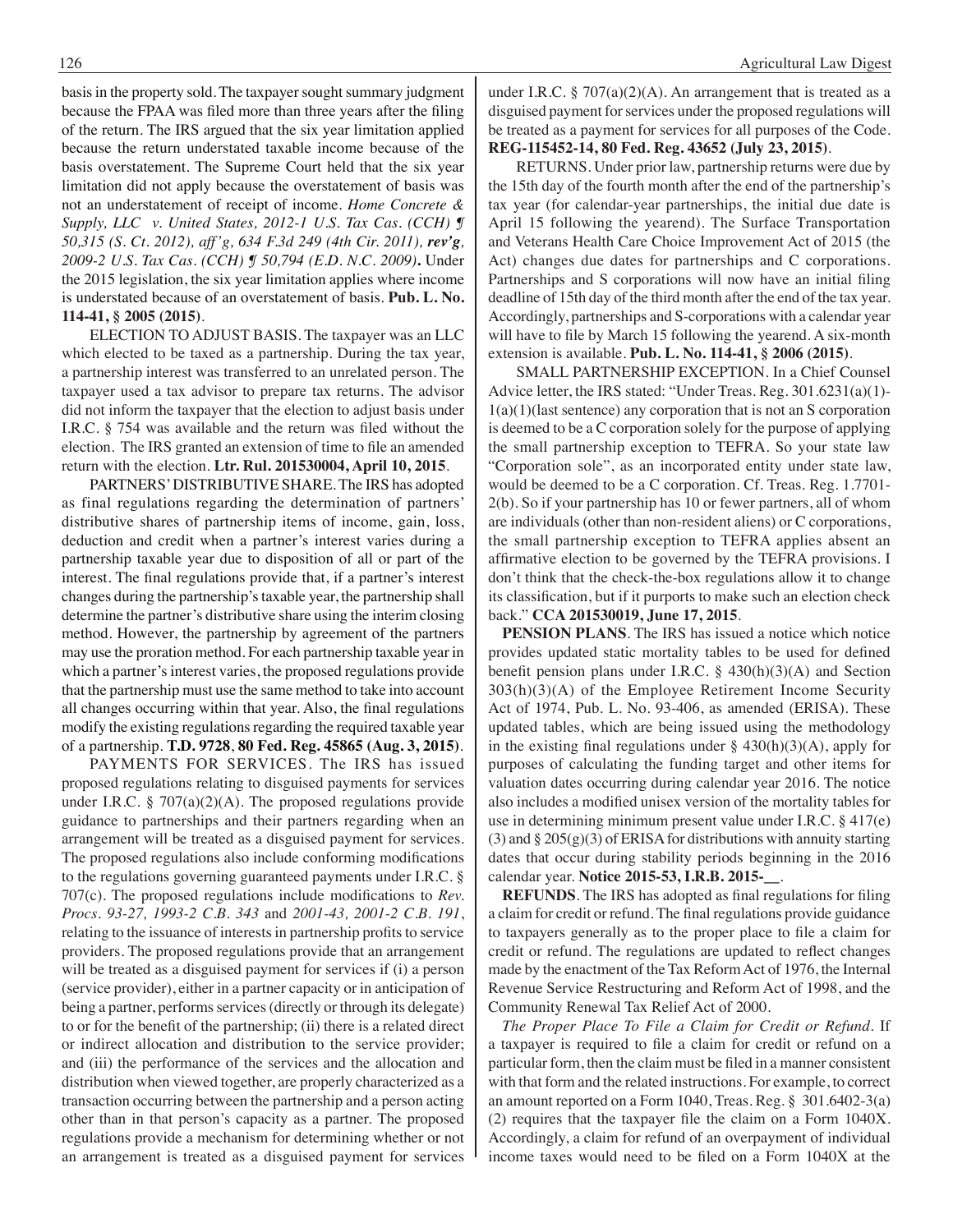#### Agricultural Law Digest 127

location specified in the instructions provided for the form. If filing instructions are not otherwise provided, a claim for credit or refund must be filed with the Service Center at which the taxpayer would be required to file a current tax return for the type of tax to which the claim relates. The final regulations revise Treas. Reg. § 301.6402- 2(a)(2) to clarify that claims should not be filed at a different location based upon where the tax either was paid or was required to have been paid. Nor would it be relevant if the tax was properly paid at a different location in a prior year because the taxpayer had a change in residence.

*The Proper Form for Filing a Claim for Credit or Refund*. An individual taxpayer must use a Form 1040X to file a claim for refund of income tax. The final regulations would revise Treas. Reg. § 301.6402-2(c) to provide that taxpayers must use the form prescribed for filing a particular claim for credit or refund. When there is no alternative form prescribed, a claim for credit or refund is to be filed on a Form 843, "Claim for Refund and Request for Abatement.''

*Claims for Employment Taxes*. The final regulations revise Treas. Reg. § 301.6402-2(d) to provide that when filing a claim for employment taxes, a separate claim must be made for each taxable period. For example, if an employer overpaid social security taxes on Forms 941 filed for the third and fourth quarters in 2010, then the employer must file a separate Form 941-X for each quarter. **T.D. 9227, 80 Fed. Reg. 43949 (July 24, 2015)**.

### **State regulation of agriculture**

**AGRICULTURAL GAG LAW**. The plaintiffs sought a ruling that Idaho Code § 18-7042 was unconstitutional under the First Amendment and the Equal Protection Clause of the U.S. Constitution. Section 18-7042 prohibits, under criminal penalties, an employee or other person from obtaining video or other record of agricultural production without the permission and knowledge of the facility owner. Under the law, a journalist or animal rights investigator can be convicted for not disclosing their media or political affiliations when requesting a tour of an industrial feedlot, or applying for employment at a dairy farm. Idaho Code § 18- 7042(1)(a), (c). An employee can be convicted for videotaping animal abuse or life-threatening safety violations at an agricultural facility without first obtaining the owner's permission. Idaho Code § 18-7042(1)(d). Any person who violates the law—whether an animal rights' investigator, a journalist, or an employee—faces up to a year in jail. In addition, a journalist or whistleblower convicted under the law can be forced to pay publication damages pursuant to a restitution provision that requires payment for "twice" the "economic loss" a business suffers as a result of any exposé revealing animal abuse or unsafe working conditions. Idaho Code § 18-7042(4). The court held that the statute attempted to restrict content-based speech and was subject to the highest scrutiny under the First Amendment protections. The court found no compelling state interest protected by the statute which would override the First Amendment protections of speech; therefore, the statute was unconstitutional under the First Amendment. The court also held that the statute violated the Equal Protection Clause because the

statute was not rationally related to a legitimate government interest. In both issues, the state argued that it was protecting the privacy and property of dairy owners but the court rejected that those purposes did not override the constitutional protections afforded by the First Amendment and the Equal Protection Clause. The court noted that property owners were already protected by laws on trespass, conversion and fraud. **Animal Legal Defense Fund, et al. v. Otter, 2015 U.S. Dist. LEXIS 102640 (D. Idaho 2015)**.

### **Agricultural tax seminars by Neil E. Harl**

See the back page for information about these seminars. Here are the cities and dates for the seminars this summer and early fall 2015:

 **August 24-25, 2015** - Holiday Inn, Council Bluffs, IA  **August 27-28, 2015** - Quality Inn, Ames, IA September 3 & 4, 2015 - Truman State University, Kirksville, MO  **September 14 & 15, 2015** - Courtyard Hotel,

Moorhead, MN

 **September 17 & 18, 2015** - Ramkota Hotel, Sioux Falls, SD  **September 28 & 29, 2015** - Holiday Inn, Rock Island, IL  **October 13 & 14, 2015** - Atrium Hotel, Hutchinson, KS

Each seminar will be structured the same as described on the back cover of this issue. More information will be posted on www. agrilawpress.com and in future issues of the *Digest*.

## **FARM ESTATE AND BUSINESS PLANNING**

#### **by Neil E. Harl 18th Edition (2014)**

The Agricultural Law Press is honored to publish the revised 18th Edition of Dr. Neil E. Harl's excellent guide for farmers and ranchers who want to make the most of the state and federal income and estate tax laws to assure the least expensive and most efficient transfer of their estates to their children and heirs. The 18th Edition includes all new income and estate tax developments from the 2012 tax legislation and Affordable Care Act through 2014.

We also offer a PDF version for computer and tablet use for \$25.00.

Print and digital copies can be ordered directly from the Press by sending a check for \$35 (print version) or \$25 (PDF version) to Agricultural Law Press, 127 Young Rd., Kelso, WA 98626. Please include your e-mail address if ordering the PDF version and the digital file will be e-mailed to you.

Credit card purchases can be made online at www.agrilawpress. com or by calling Robert at 360-200-5666 in Kelso, WA.

For more information, contact robert@agrilawpress.com.